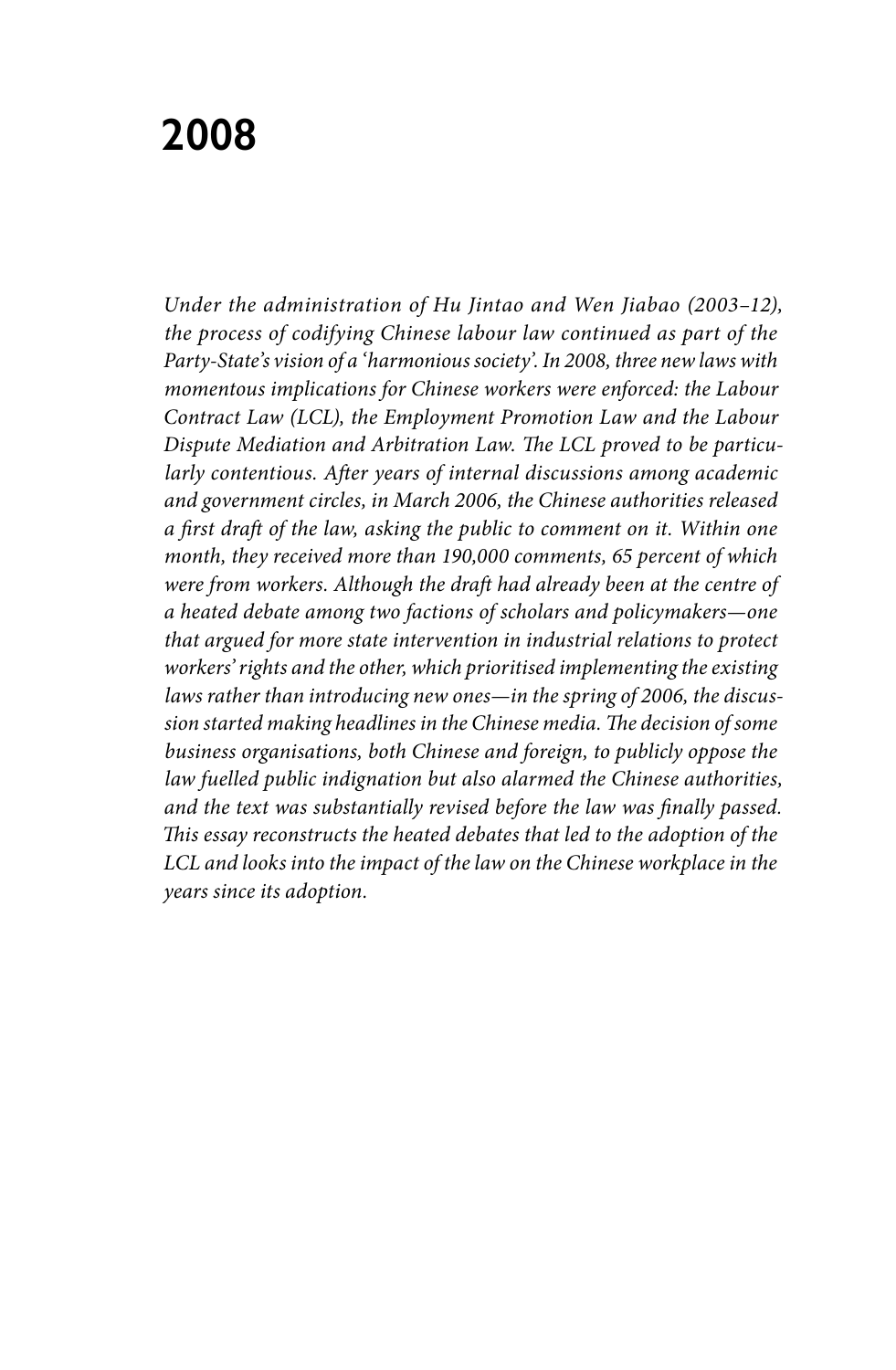# **The Labour Contract Law and Its Discontents**

Mary E. GALLAGHER

he 2008 Labour Contract Law (LCL) was the most hotly debated<br>law since the 1954 Constitution of the People's Republic of China<br>(PRC). It revealed the public's interest in workplace protection and<br>their real fears that the law since the 1954 Constitution of the People's Republic of China (PRC). It revealed the public's interest in workplace protection and their real fears that the reform and liberalisation of the 1980s and 1990s had gone too far in rolling back employment security and work-related social welfare. It was also an international debate, bringing together representatives of labour and capital to hash out the future of the Chinese workplace. Representation, however, was more diverse and inclusive than usual, with voices from the official union, the All-China Federation of Trade Unions (ACFTU), labour nongovernmental organisations (NGOs), social activists and academics taking a pro-labour stance, while foreign business associations, self-made Chinese entrepreneurs, government officials and academics spoke out for capital.<sup>1</sup>

The process of drafting and legislating the LCL opened a window on to China's political institutions, its social cleavages and its dynamic but unstable economy in ways that were quite unprecedented and have not been seen since. It was an experiment in open legislating and public participation that far exceeded the goals of Hu Jintao's government, which had championed reforms that emphasised reducing inequality and expanding the coverage of social welfare. The publicity and media attention around the law also contributed to rising mobilisation by workers, legal activists and NGOs. Unfortunately, the implementation of the LCL occurred as the Global Financial Crisis wreaked havoc on China's export juggernaut. The year 2008 marked a secular shift in labour dispute trends, with numbers doubling from the previous year and continuing at that higher level in subsequent years. Some disputes were legal scandals over employers' attempts to weaken the law, such as the preemptive mass layoffs by Huawei, which tried to terminate thousands of long-term workers and then reemploy them on short-term contracts. Others were spillover strikes and demonstrations by workers emboldened by a central government that seemed sympathetic to their cause, such as the 2010 Honda Strike (see Chan and Hui's essay in the present volume).<sup>2</sup>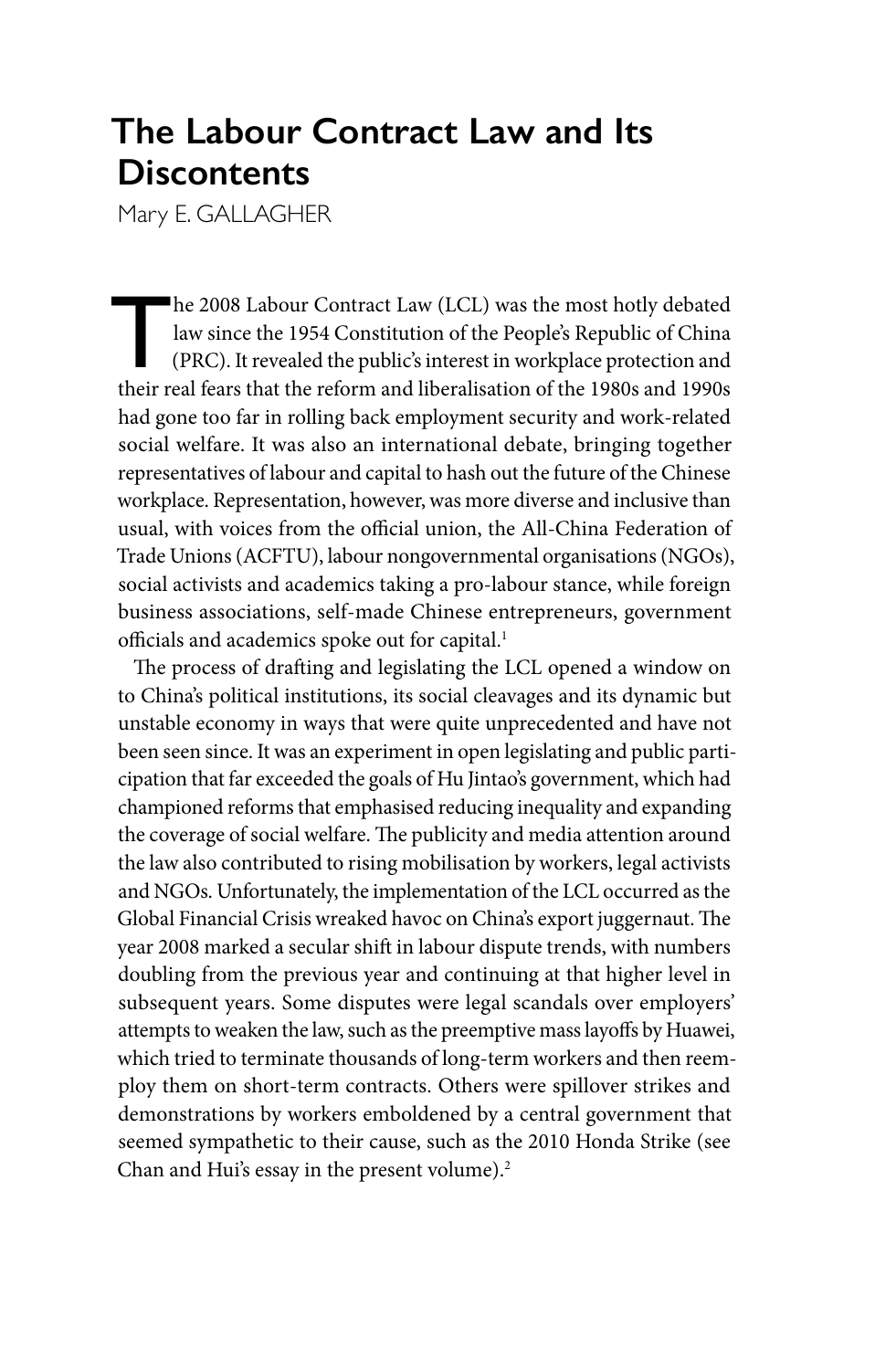It is inaccurate to credit the law alone for these broader trends. The LCL was a consequence of broader social and economic changes in the 1990s and early 2000s, especially the gradual and then dramatic loss of employment security for urban workers that began with the use of labour contracts in the 1980s and was then codified in the 1995 Labour Law, and which peaked with the mass layoffs of the state-owned enterprise (SOE) restructuring at the end of the last century (see Biddulph's, Hurst's, Solinger's and Ching Kwan Lee's essays in the present volume).

In addition to enhancing employment security, the goals of the LCL included greater protection of informal workers, especially rural migrant workers. However, since its passage in 2007 and subsequent revision in 2012, labour market segmentation has not diminished in China. Instead, segmentation has shifted to reflect new inequalities from the growing divergence between the old economy of manufacturing and construction and the new gig economy.<sup>3</sup> The strengthened employment security regulations of the LCL have enhanced the workplace conditions for formal standard workers while those caught in precarious and unstable employment are bereft of these protections.<sup>4</sup> The expansion of the gig and platform economies means that more and more Chinese workers are employed in sectors where the LCL is either not applied or ignored in favour of more important goals like techno-nationalism, decoupling from the United States and the alleged need for flexible employment as a requirement for innovation.

The trials and tribulations of the LCL should be seen as part of a broader evolution of China's labour legislation. Each new law has created protections for some, while leaving others out.<sup>5</sup> As Beijing now turns its sights to the problems of workers in the gig and platform economies, we may be on the cusp of a new drive to close gaps in protection. However, with the intense crackdowns on labour and legal activism since Xi Jinping took office, we are unlikely to see a return to the social mobilisation and debate that accompanied the passage of the LCL.

# Prelude

The multiple-year debate over the LCL, from the law's first drafting in 2004 to its passage in the summer of 2007, was rooted in the growing backlash over the first labour law ever adopted by the PRC. The 1995 National Labour Law (discussed in this volume by Sarah Biddulph) was the foundational law for reform-era labour relations, but it pleased no-one.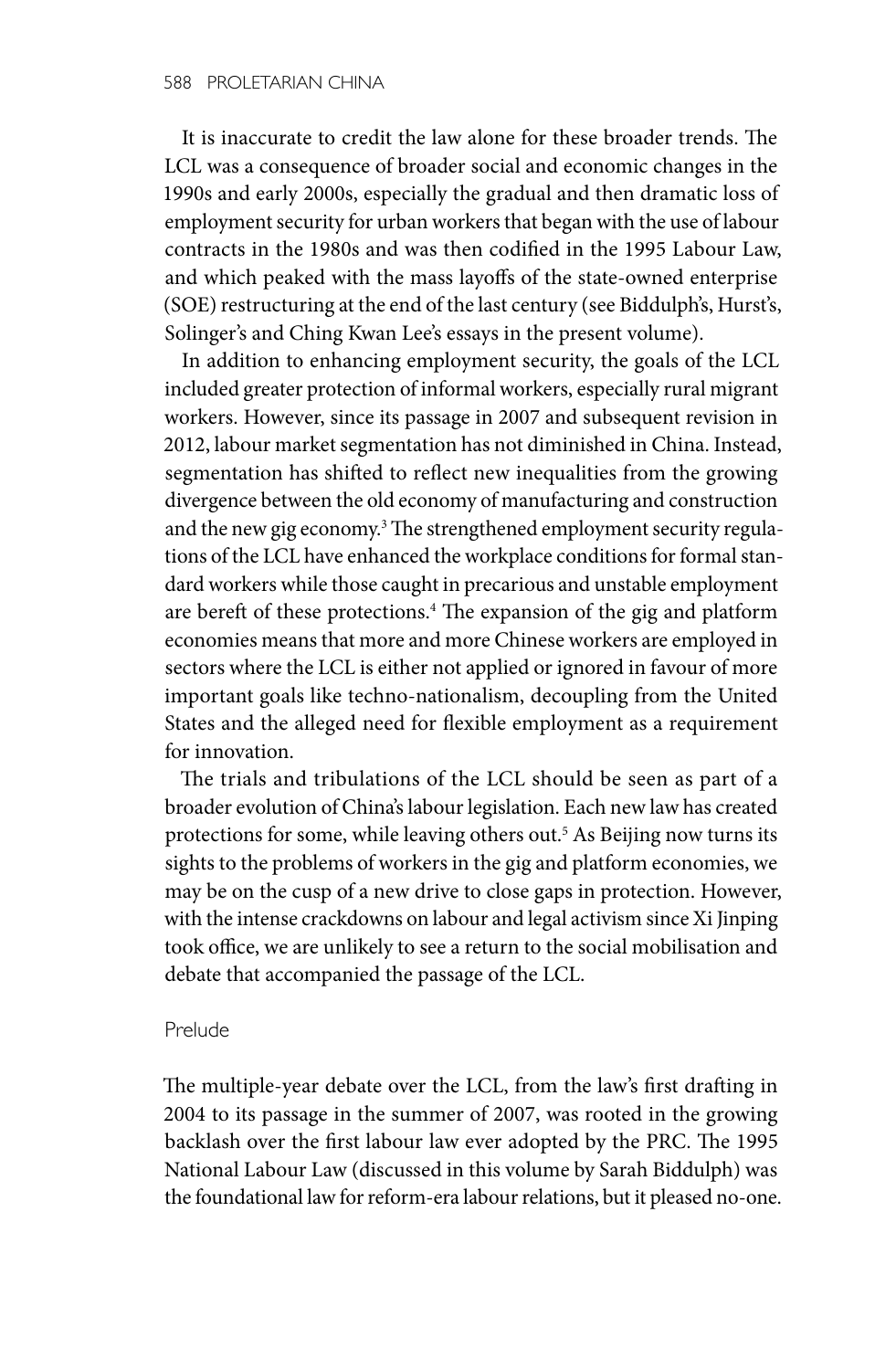Fundamentally, the 1995 Labour Law codified the regulatory and legal framework developed in the 1980s to structure labour relations in foreign-invested enterprises and extended it to the entire economy, including the public sector, which was still the dominant employer in China's cities.<sup>6</sup> To China's socialist labour aristocracy, the 1995 law heralded the smashing of the iron rice bowl. It introduced labour contracts, it facilitated shortterm employment and it only weakly specified the employers' responsibility to offer social insurance. To China's growing army of migrant workers, streaming by the hundreds of millions into China's cities, the 1995 law had little significance. Without formal contracts and 'labour relations' established de jure, most migrant workers were closed out of the protections offered by labour contracts.

Until the 1995 law, urban workers in the public sector were mostly insulated from the market reforms that began in 1978 with Deng Xiaoping's Reform and Opening-Up policies. SOE reform was gradual and mostly focused on changing the incentives of managers and workers without amending the general social contract that guaranteed urban formal workers lifetime employment and work-unit welfare. Labour contracts permitted short-term employment and mandated socialised welfare, both of which facilitated labour mobility. They were first introduced in the foreign-invested sector of the economy and then only very gradually into China's domestic public sector, and mostly were signed by young workers entering employment for the first time.<sup>7</sup>

All that changed with the 1995 Labour Law, which mandated labour contracts across the board and permitted companies to offer short-term contracts for the first time. The imposition of the law came just before the massive restructuring of the public sector in 1998–2001, which marked the turn of the century with millions of layoffs, bankruptcies and the privatisation of small and medium-sized state companies and nearly all collective enterprises. For many urban workers, the 1995 Labour Law brought not workplace protection and legal rights, but employment and social insecurity.

On the flipside of China's developing bifurcated labour market, rural migrant workers poured into China's construction and manufacturing sectors, but the law's emphasis on formal employment via the written labour contract excluded the vast majority. The restrictions of the *hukou* system made inclusion less valuable in any case because participation in social insurance almost always required local citizenship (see Hayward's, Froissart's and Friedman's essays in the present volume). The 1995 Labour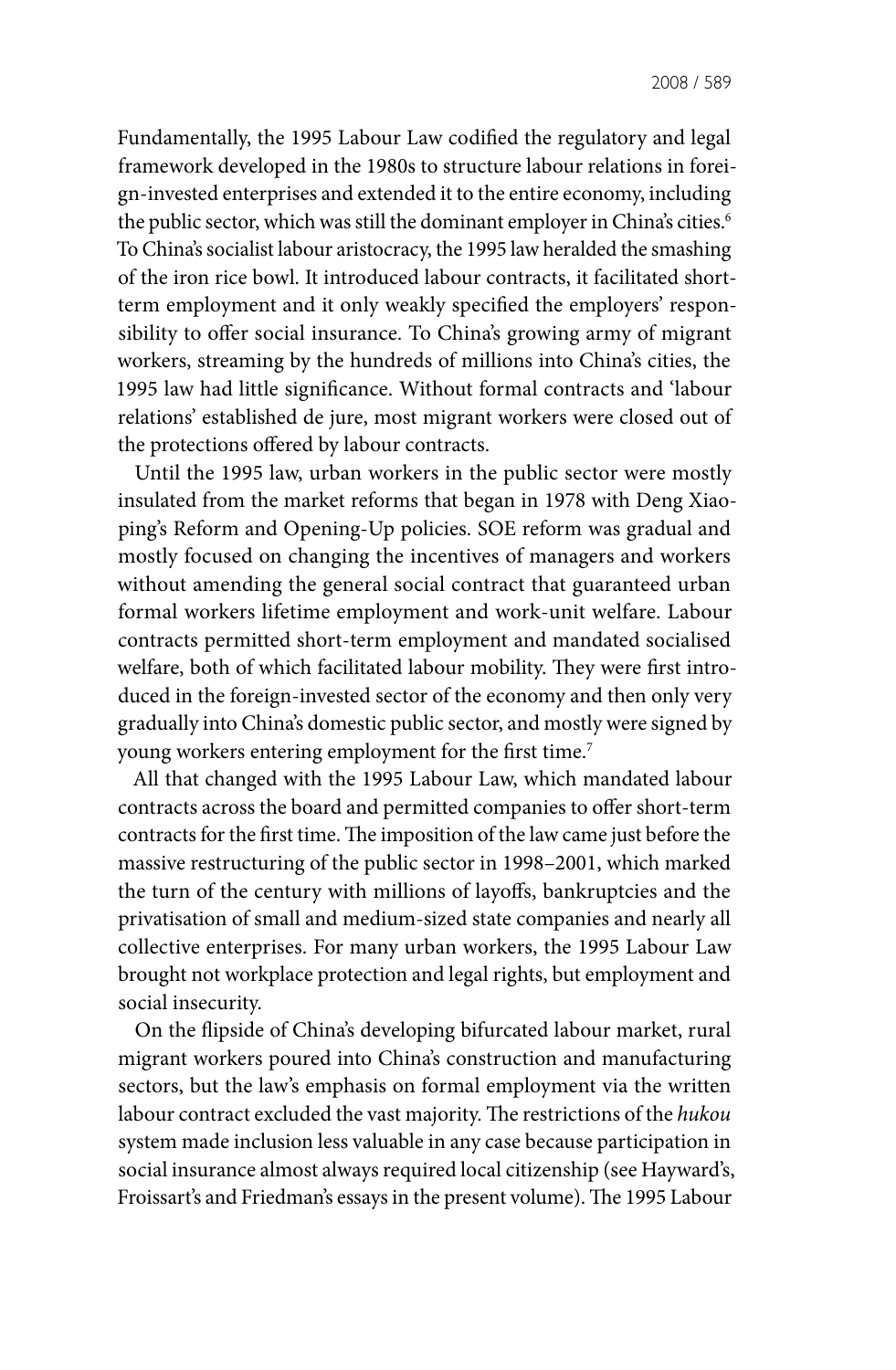Law offered the promise of protection but for the most part did not achieve it. It did contribute to the marketisation goals of the Jiang Zemin administration and the SOE restructuring led by Premier Zhu Rongji. Labour mobility expanded dramatically as flexible employment became the norm for urban workers and informal employment became the norm for rural migrants.<sup>8</sup>

The period between the 1995 Labour Law and the drafting and passage of the LCL saw dramatic shifts in the Chinese economy. The public sector contracted, especially in terms of employment, while the private and foreign sectors expanded rapidly. China's accession to the World Trade Organization in 2001 facilitated integration into global supply chains and accelerated China's designation as the workshop of the world. Much of this boom was fuelled by waves of young rural migrant workers. In 2003, labour shortages were first noticed in the manufacturing hub of Guangdong Province as China's continuing restrictions on urban residency through the *hukou* system depressed labour mobility and urbanisation. There was also increasing consternation about the changing demographics of the workforce as it was ageing rapidly, undermining China's demographic advantage.

This period also saw rising labour contention, legal mobilisation and scandals over dangerous and exploitative workplace conditions. Pensioners and older state-sector workers protested the SOE restructurings of 1998–2001 with strikes, street demonstrations and traffic blockades.<sup>9</sup> Labour-intensive manufacturing hubs in Jiangsu and Guangdong saw new waves of strikes and work action by emboldened young rural workers. The socialised insurance programs set up in the aftermath of the Labour Law were underfunded, undersubscribed and incomplete. Huge gaps in China's welfare state were revealed just as attention turned to the pressures of an ageing urban society and incomplete urbanisation that allowed rural workers to toil in the cities but never to settle permanently.<sup>10</sup> There were increasing calls to draft new laws that enhanced employment protection, increased participation in social insurance funds and improved access to legal channels for dispute resolution. The LCL was the most important of several new laws passed in this period to address these goals.<sup>11</sup>

## Debate

The debate over the LCL was intense and very public. It was fed by widespread dissatisfaction with the current legal regime, which had under-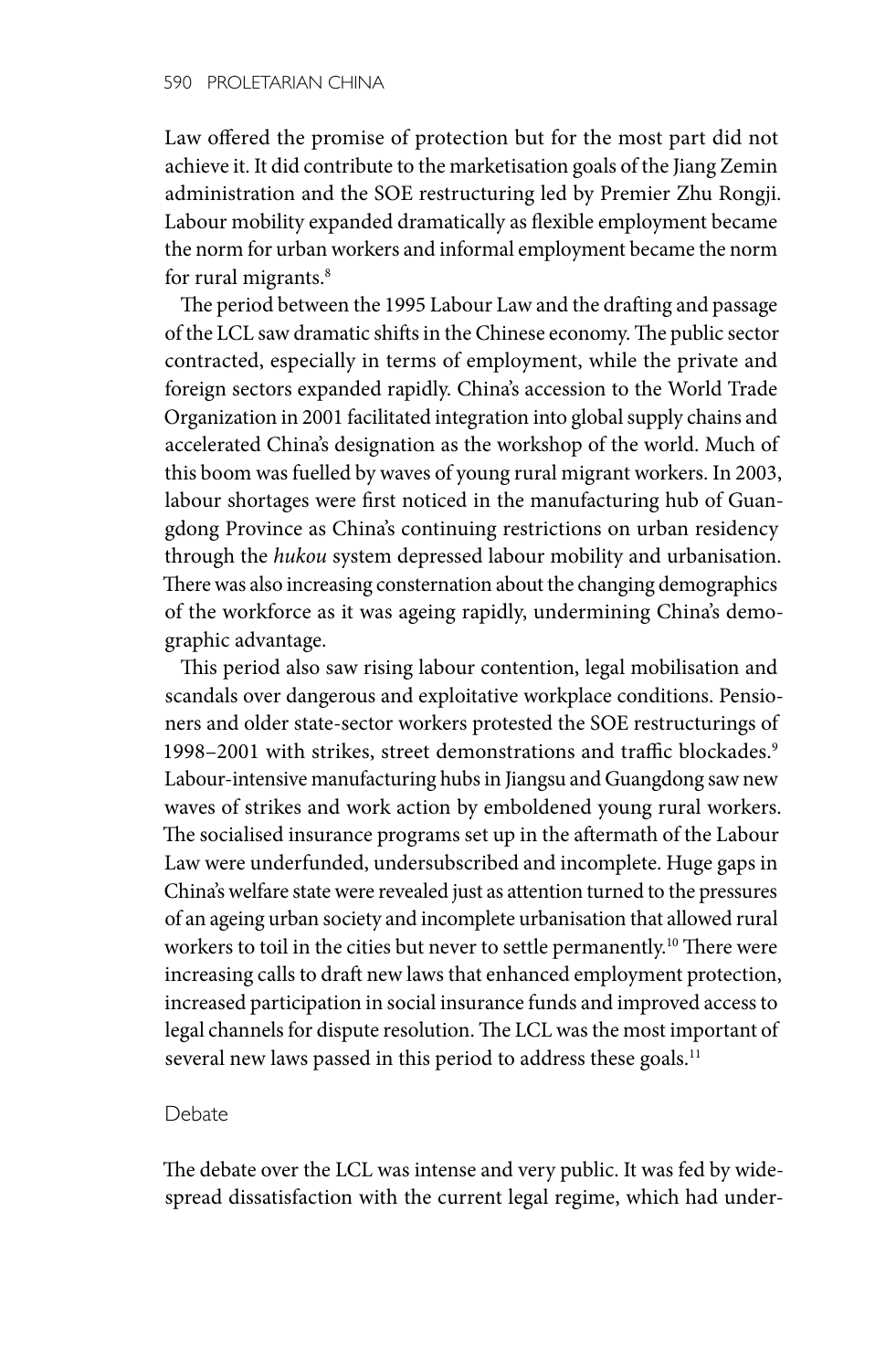mined the security of urban formal workers while not really extending much protection to the growing legions of informal workers from the countryside. It was promoted by the Hu Jintao–Wen Jiabao government (2003–13), which prided itself on its attention to inequality and redistribution. It was facilitated by a panoply of new interest groups and activists, including labour advocacy NGOs, business associations representing foreign capital and labour lawyers and academics who served as advisors to the drafting process. The legislative debate also heightened internal bureaucratic competition between the official trade union, the ACFTU, the Ministry of Labour (later renamed the Ministry of Human Resources and Social Security) and the main drafting body, the Standing Committee of the National People's Congress.12

The LCL legislative process was also one of the first to enjoy public participation, with a public comment period opened in the spring of 2006. There was substantial interest in the law, with more than 190,000 comments submitted. The ACFTU mobilised grassroots trade union organisations to encourage comment submissions and was bolstered by the strong reaction to the draft law. Representatives for capital also spoke up, often drawing the ire of the Chinese public and external NGOs and academics who saw opposition to the law as thinly veiled attempts to keep Chinese labour standards low and Chinese labour cheap.13 There were dramatic statements by foreign business associations, sharp discussion among members of the Chinese Political Consultative Conference and countless academic workshops about the different drafts of the law.

The actual drafting process was still opaque and while public comments were numerous, their contents were never released to the public. Changes to each draft of the LCL were substantial, but the final version of the law scaled down some of the protections for employment security and collective labour rights, leaving loopholes in how the law would be interpreted by courts and implemented by localities. Controversy and drama continued into the implementation period as the LCL came into effect just as the global financial system imploded.

#### Implementation

From 2008 until its revision in 2013, the implementation period of the LCL was fraught with economic upheaval and social instability. China did not experience a financial crisis like the rest of the world, but instead experienced an export crisis because of the deep contractions in Western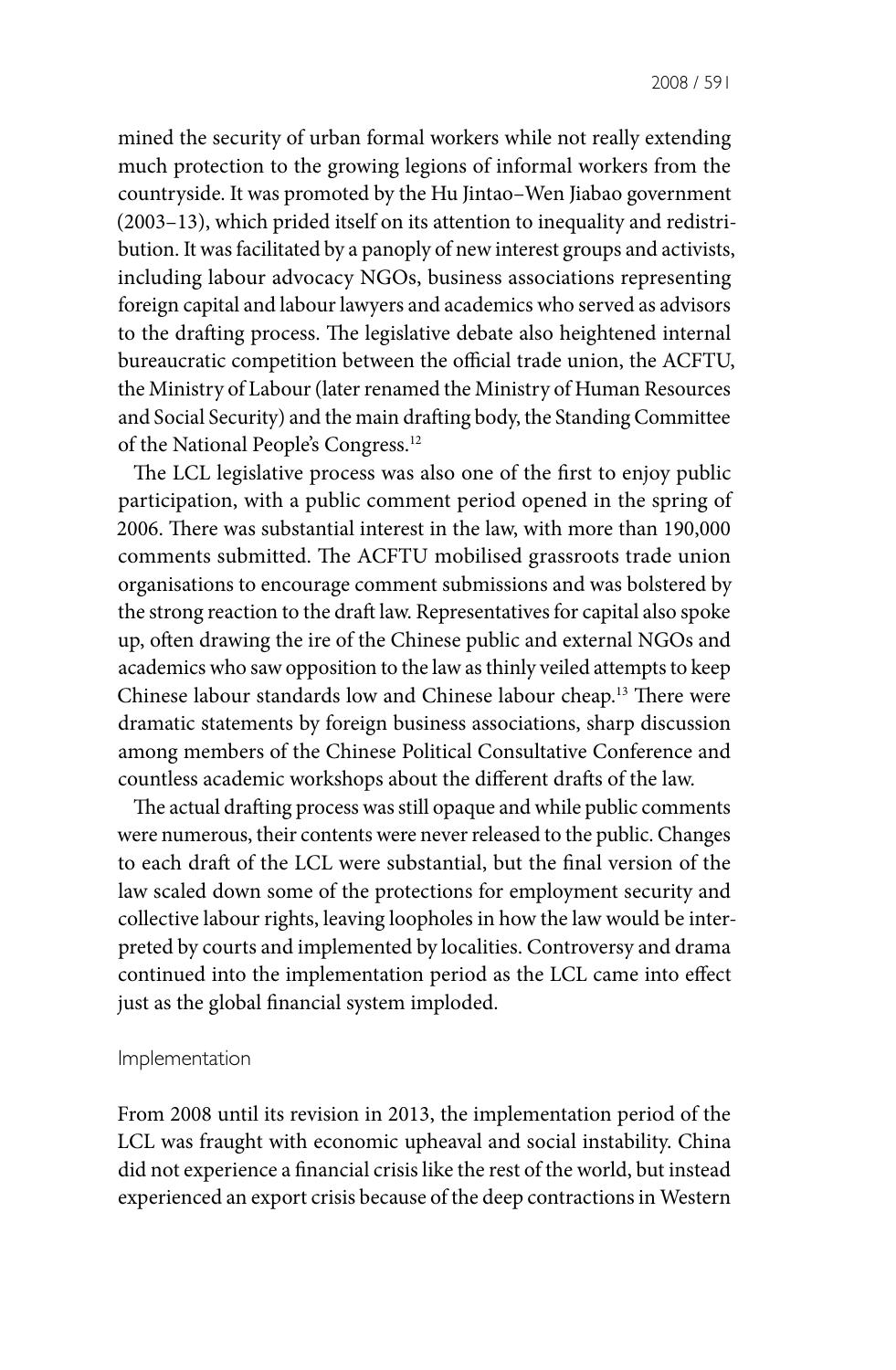economies. In late 2008 and early 2009, more than 30 million rural migrant workers were laid off amid widespread factory closures in coastal manufacturing hubs.14 Disputes of subsistence—especially wage arrears and severance compensation—challenged local governments, which in some cases stepped in to compensate workers directly as factories abruptly shuttered and owners fled. There were also preemptive attacks on the law by companies attempting to avoid the onerous requirements to sign open-ended labour contracts with current employees who had more than ten years' tenure. For instance, Huawei met vociferous criticism when it terminated 8,000 employees in order to re-sign short-term contracts with them after the passage of the law.<sup>15</sup> In the first year of the LCL alone, labour disputes doubled in number nationally, with numbers tripling in some coastal manufacturing hotspots.

With the Chinese Government's generous stimulus package to fuel domestic recovery in the wake of the Global Financial Crisis, disputes over redistribution—such as demands for higher wages, social insurance payments and overtime pay—also increased. Workers still employed but seeking better conditions were emboldened by the upside pressure on wages, the increasingly apparent labour shortage in manufacturing and the Hu–Wen administration's overt focus on inequality and social welfare. The infrastructure boom and real estate building craze also drove many migrants to seek out jobs closer to home in inland Chinese cities where longer-term concerns, such as the right to participate in social insurance, became more important. Other laws that complemented the LCL's expansion of workers' rights—such as the 2010 Social Insurance Law, the 2008 Labour Dispute Mediation and Arbitration Law and the 2008 Employment Promotion Law—became part of the legislative legacy of the Hu–Wen administration. The legislative attention given to the workplace fuelled civil society's sense that change was happening and that social mobilisation was not only possible, but even encouraged by a sympathetic central government.

# Social Mobilisation and Activism

A nascent labour movement had begun to take shape in the years following the restructuring of the SOE sector and China's accession to the World Trade Organization at the turn of the century. Though fragmented and divided by region and focus, in this period, several dozen labour NGOs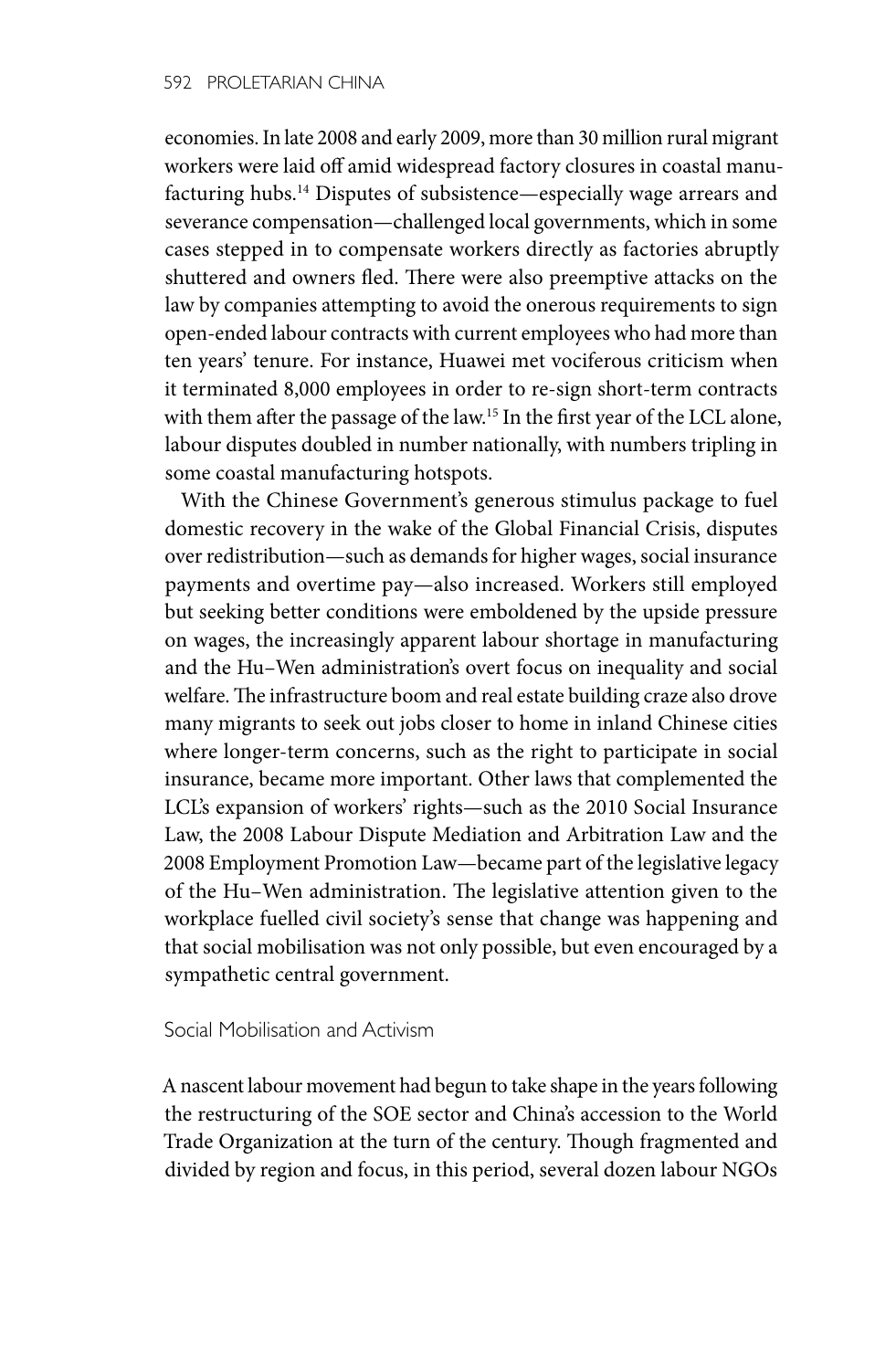emerged nationally.<sup>16</sup> Academics often ran legal aid clinics or centres within universities offering assistance to workers.<sup>17</sup> Cause lawyering also exploded in this area,<sup>18</sup> while international collaboration and assistance peaked during this period, as foreign NGOs, international institutions, universities and foreign governments supported Chinese civil society, legal advocacy and capacity-building within the government bureaucracies responsible for workplace protection, representation and dispute-resolution.

Many labour NGOs initially focused on the increased access to the legal system and the new protections codified in the LCL. Many also focused on special groups that were particularly marginalised in the Chinese economy, including women workers, rural migrants and workers affected by occupational injury or disease (see Howell's essay in the present volume). As social mobilisation increased, with large strikes in the Honda supply chain in 2010 and several massive strikes over social insurance in 2014 (see Chan and Hui's and Blecher's essays in the present volume), labour activists shifted towards collective labour issues, such as associational rights and collective bargaining (see Froissart and Franceschini's essay in the present volume).19 Some labour NGOs focused on empowering individual workers through collective training and coaching that was often done behind the scenes and masked the growing network of labour activism.20

This burgeoning movement was squashed through a series of crackdowns on labour activism and on legal activism more generally soon after Xi Jinping took office in 2013.21 In July 2015, more than 200 legal activists and cause lawyers were detained on charges from state subversion to picking quarrels. While many of these lawyers focused on civil and political rights that are even more sensitive than labour rights, it sent a chilling message to the entire legal profession.<sup>22</sup> This clampdown was quickly followed by a crackdown on dozens of labour activists in late 2015, with special condemnation of the foreign ties and financial support on which many labour NGOs relied.23 The Foreign NGO Management Law passed in 2016 further complicated Chinese civil society's ability to rely on external funding for their activities. In 2018, after Marxist student groups assisted with union organising in a company in Guangdong, a new crackdown targeted these links between students and labour activists (see Elfstrom's essay in the present volume). Students at many prestigious universities were detained, questioned and urged to give up their activism.<sup>24</sup>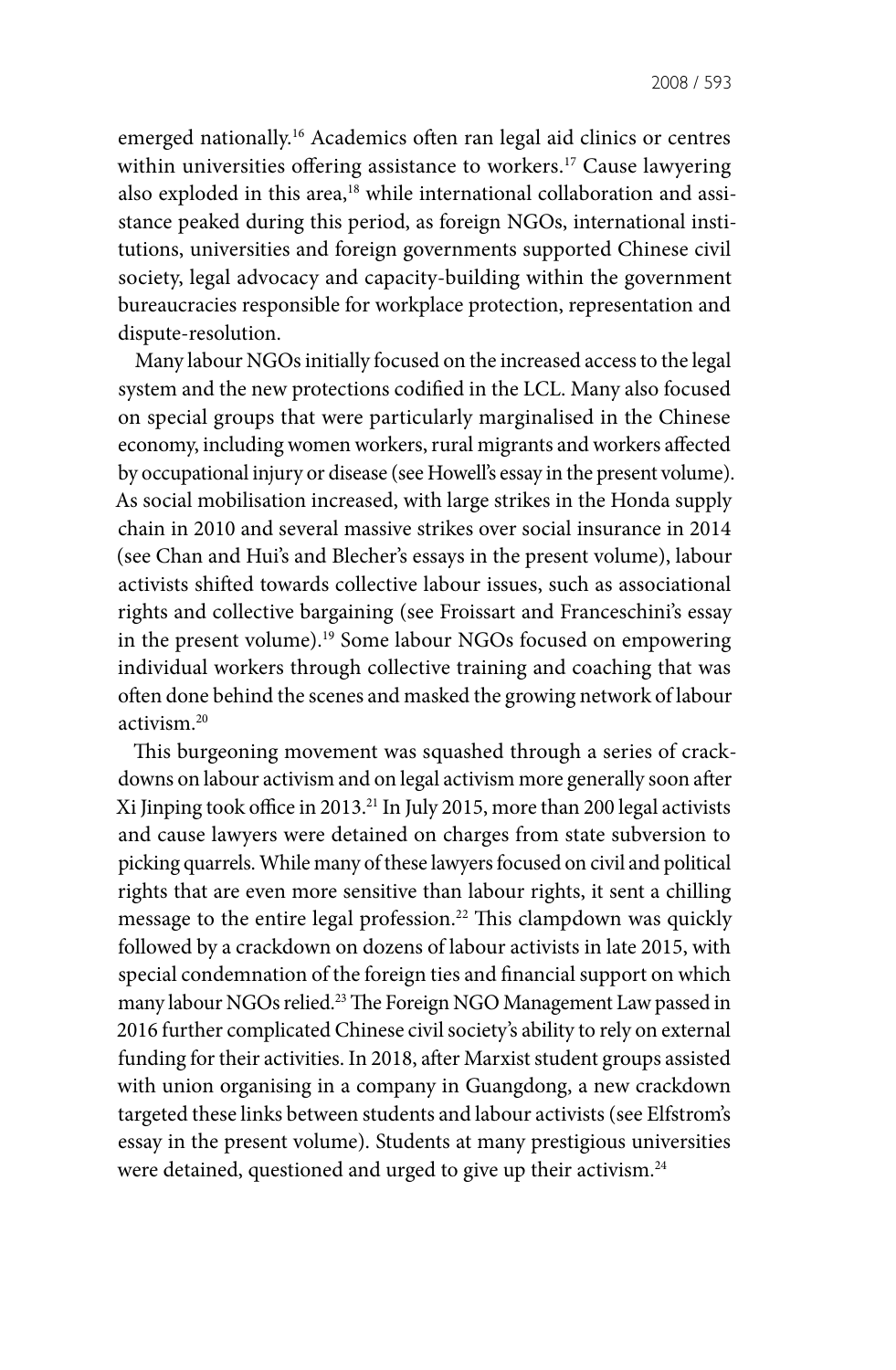## The Labour Contract Law and Its Discontents

The crackdown on labour and legal activism nipped the nascent labour movement in the bud.25 While strikes and demonstrations did not end with the crackdown, there is evidence that large, coordinated industrial actions declined precipitously after 2015.<sup>26</sup> Labour disputes through the administrative and legal systems have also plateaued, though they remain at high levels compared with the pre-2008 period. Despite these challenges, the LCL has improved some aspects of China's workplace conditions. It is, however, difficult to separate out the effects of the law itself from other structural or cyclical factors that may have also contributed to improvements.<sup>27</sup> For example, the demographic changes and the resulting labour shortages enhanced some workers' bargaining power, while the stimulus program led to more construction and infrastructure jobs, especially in inland China.

The LCL's main thrust was to emphasise employment security, particularly for workers with long tenure, by mandating a written labour contract. Employment security, in turn, would raise participation in social insurance. In terms of these two goals, the LCL was partially successful. The proportion of workers with labour contracts increased, though migrant workers still lag behind local workers.<sup>28</sup> The proportion of workers who participate in social insurance has also increased though participation remains rather low for non-local (migrant) workers.<sup>29</sup> The publicity over its drafting heightened public awareness of workplace rights and certainly has placed more pressure on employers, both from employee grievances and from the risk of more severe penalties for noncompliance.

However, as with other labour legislation in China, the LCL's stringency also unleashed a new search for loopholes and workarounds. It may also have contributed to unemployment, especially among older workers who were terminated rather than being offered an open-ended contract.<sup>30</sup> In the initial implementation period, the most important loophole was labour subcontracting (劳务派遣), which expanded rather dramatically in the aftermath of the LCL, especially in SOEs.<sup>31</sup> Labour subcontracting allows for a third-party labour service company to employ workers who can be seconded out to firms for temporary positions. Employment security, wages and social insurance are all lower, but the real attraction of labour subcontracting after the LCL was the ability to avoid the open-term contract. After numerous reports surfaced on the use of labour contracting, especially targeting the expanded use of labour subcontracting by state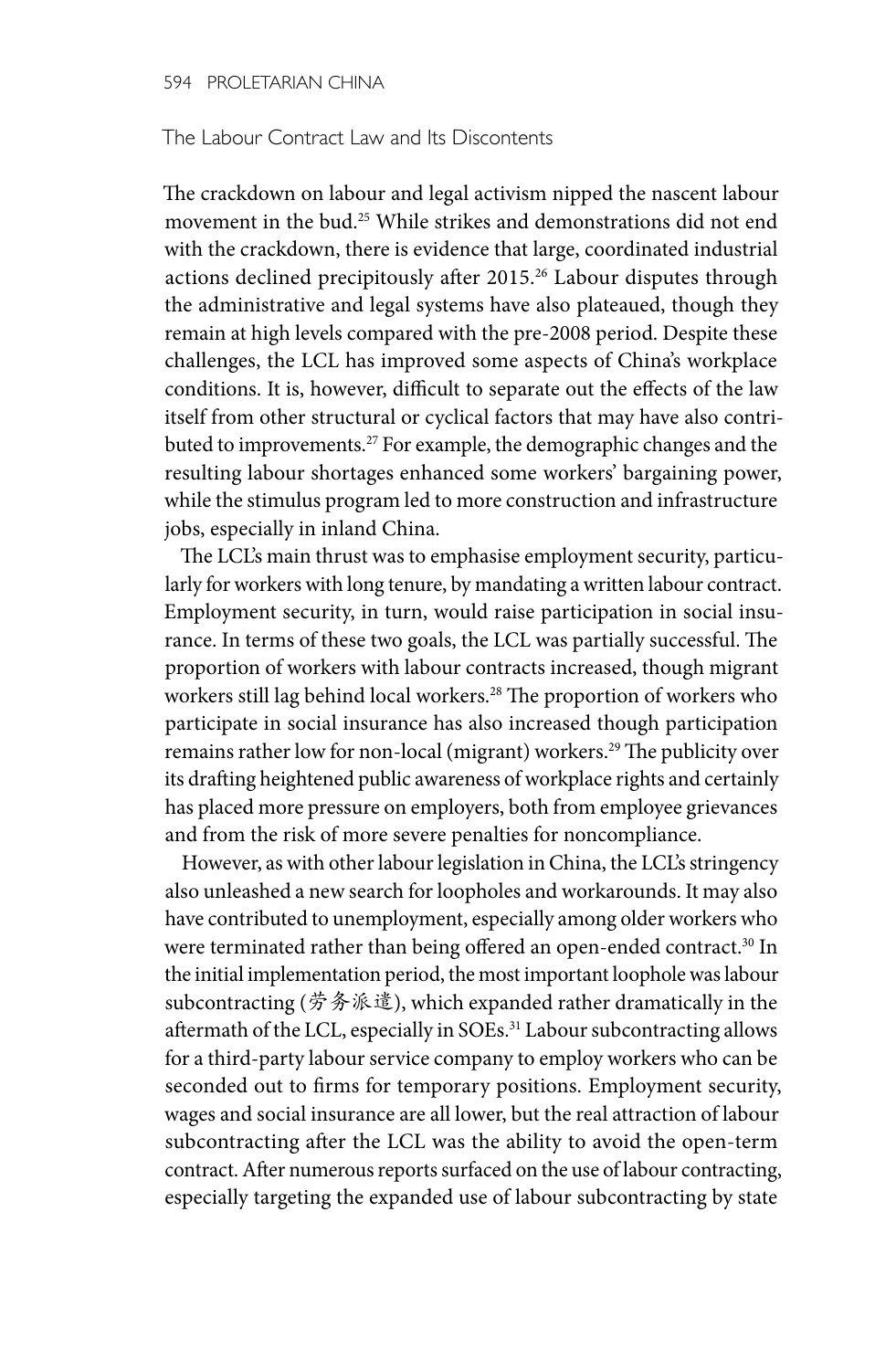firms, the LCL was revised in 2013 to limit labour subcontracting to 10 percent of all positions, and only those that were temporary, auxiliary or replacement. This was one of the last legislative moves of the Hu administration.

The legislative achievements of the Hu–Wen era were not appreciated by everyone, especially officials in the Xi administration who were increasingly concerned about China's 'New Normal' economy. The New Normal was a recognition of slower growth as a fundamental characteristic of China's maturing economy with its debt-heavy local governments and SOEs and a rising middle class that demanded more attention to livelihood issues, such as air pollution, food safety, better schools and so on. The anticorruption campaign launched by Xi Jinping in 2013 also made local officials less enamoured with single-minded pursuit of economic growth and investment if opportunities for self-dealing and graft were diminishing, not to mention becoming far more dangerous politically. Finance Minister Lou Jiwei publicly denounced the LCL in 2015, castigating it for freezing up China's labour markets and comparing it to the mistakes made in Western economies that empowered trade unions.<sup>32</sup>

# The Challenges of the Digital Economy

Despite announcements about plans to revise the LCL and restore greater flexibility to employers, the Xi administration has not gone forward with revisions. Indeed, the Xi administration has been slow to undertake major labour law reforms that could rile up workers, and has delayed the adoption of a later retirement age. Instead, it has allowed the economy to 'grow out of the law' by encouraging the new digital economy to expand rapidly, mostly outside the restrictions of the LCL. China's e-commerce industry has experienced several years of quick growth. According to the International Labour Organization (ILO), China likely has the largest number of people employed in the e-commerce sector in both absolute and relative terms.33 Most are employed indirectly as independent contractors or as dispatched workers. In 2019, there were only about 6.23 million workers directly employed in the digital platform economy, which the ILO estimates is less than 8 percent of the total workforce of nearly 80 million.34 By some accounts, the size of the entire workforce in the digital economy is even larger—more than 180 million people—accounting for nearly one-quarter of the workforce.35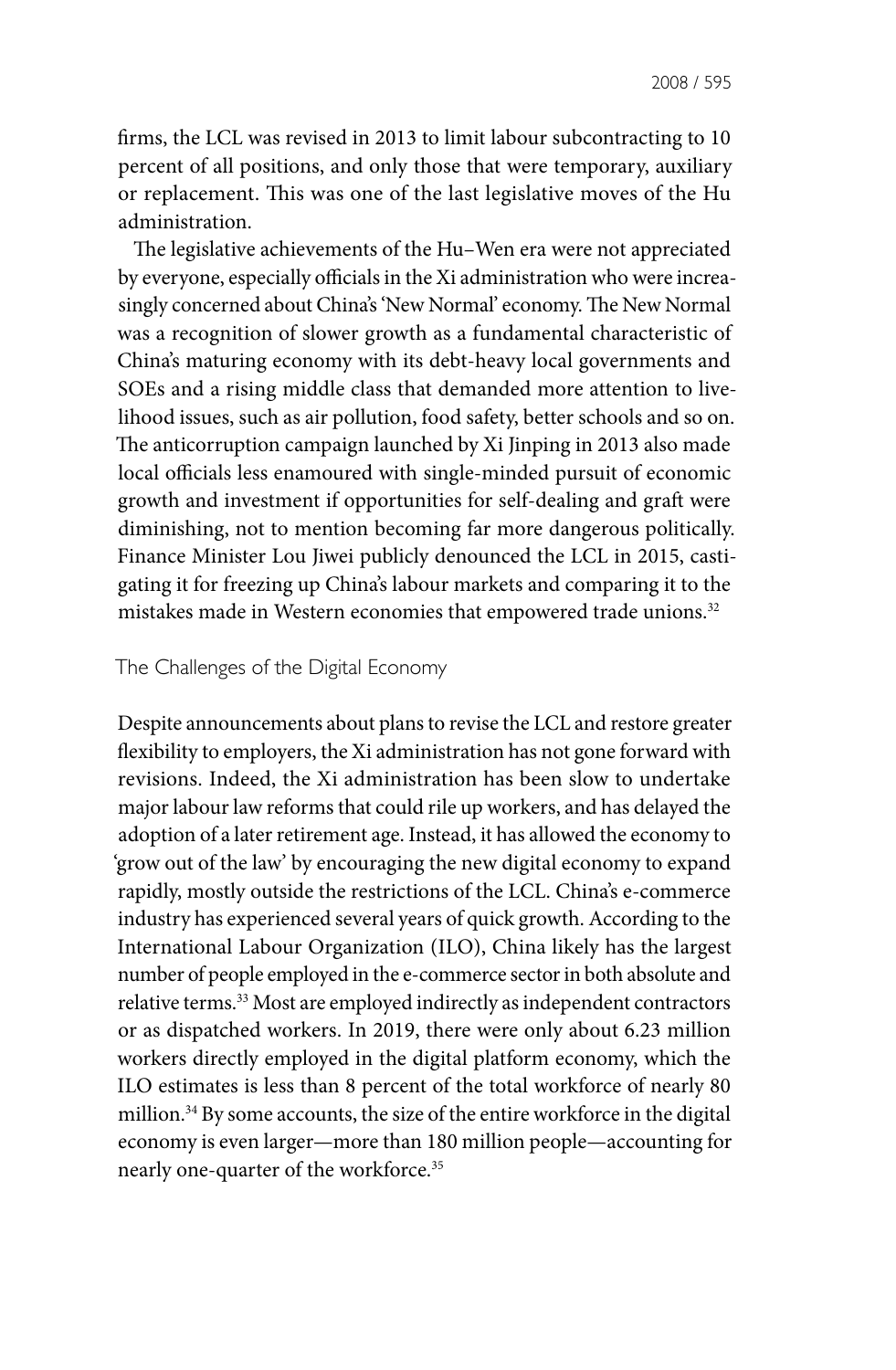The COVID-19 pandemic has further contributed to the growth of the new digital economy, as many more households became reliant on digital shopping during the long lockdown in the spring of 2020. The intensity of the work is locked in by the platform's use of algorithms to speed delivery, which increases control over the worker without encumbering the company with formal employment or social insurance burdens.<sup>36</sup> In recent months, with an explosion of stories about exploitation in the sector and new forms of labour organising and activism, the central government has started to pay more attention. During a tour of Guangxi Province in April 2021, Xi Jinping mentioned the importance of protecting the legitimate rights of 'truck drivers, couriers, and food delivery riders' and encouraged the development of new job policies for both rural migrants and college graduates.37 However, these encouraging words were paired with greater repression of labour activism in this sector. In February 2021, the labour activist and platform worker Chen Guojiang was detained in Beijing for 'picking quarrels and provoking trouble'—a catch-all charge often lodged against civil society activists.<sup>38</sup>

Alongside the complaints of platform workers in e-commerce, young, educated office workers in the tech companies that often run these platforms have also begun to voice opposition to the intense '996' work culture of the industry ('996' describes the working schedule in tech companies: 9am to 9pm six days a week). Celebrated by tech tycoons as something that workers should either endure on their way to wealthy entrepreneurship or even glorify as a badge of techno-nationalistic honour, the 996 work culture has been blamed for the 'overwork' deaths of young office workers and for contributing to a new pattern of 'involution' (内卷) among young college graduates—a dynamic of intense competition among an educated workforce. Philip Huang invoked the term 'involution' to describe China's stagnation during the Industrial Revolution of the eighteenth and nineteenth centuries, as caused by a large labour surplus that prevented innovation.<sup>39</sup> In the modern example, workers themselves—from e-commerce delivery drivers to cynical and bored office workers—invoke the term to describe lives full of endless competition with declining returns.<sup>40</sup>